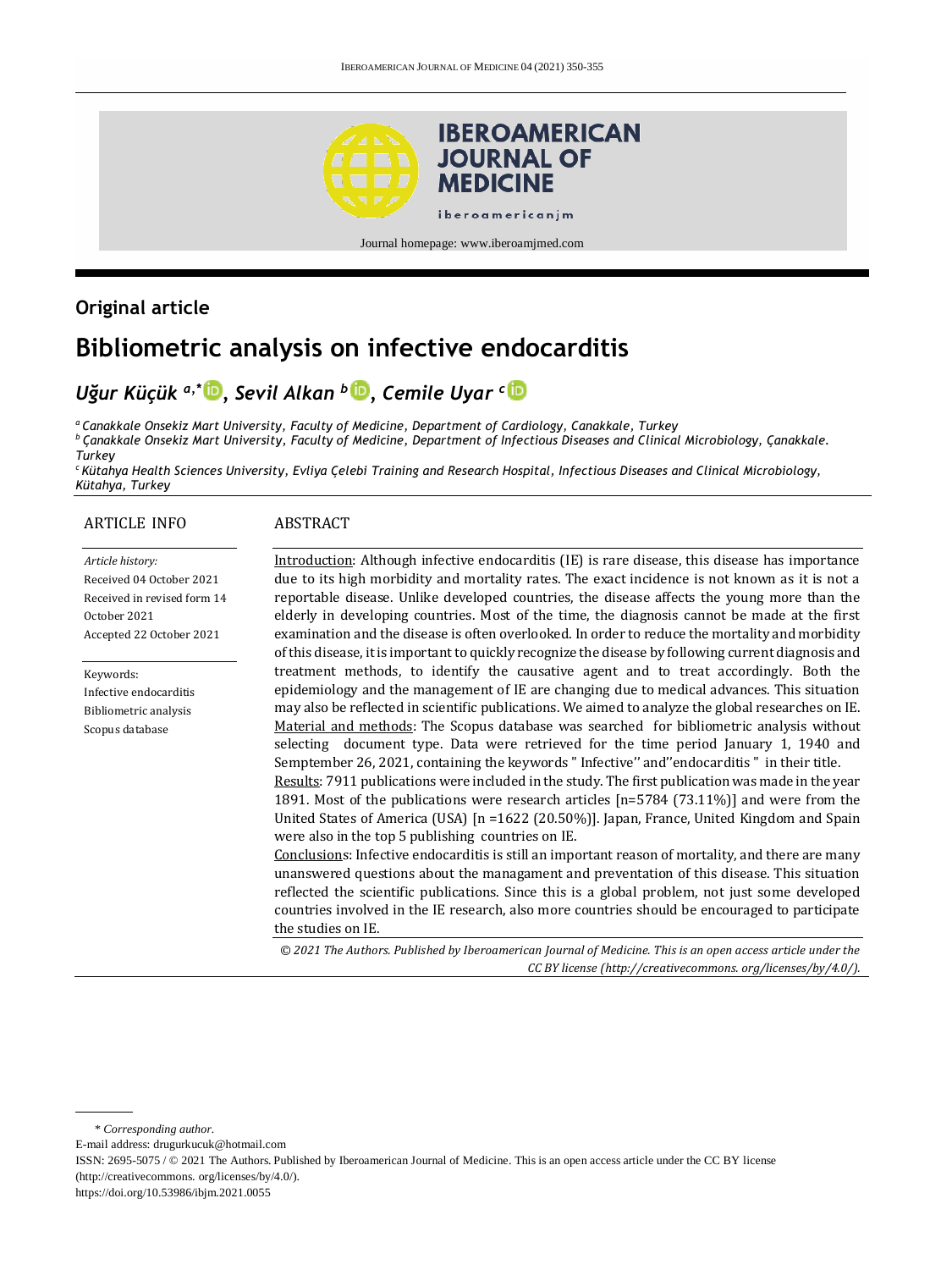### **Análisis bibliométrico sobre endocarditis infecciosa**

### INFO. ARTÍCULO

#### RESUMEN

*Historia del artículo:*  Recibido 04 Octubre 2021 Recibido en forma revisada 14 Octubre 2021 Aceptado 22 Octubre 2021 Palabras clave: Endocarditis infecciosa Análisis bibliométrico Base de datos Scopus Introducción: Si bien la endocarditis infecciosa (EI) es una enfermedad rara, esta enfermedad tiene importancia por sus altas tasas de morbilidad y mortalidad. No se conoce la incidencia exacta ya que no es una enfermedad de notificación obligatoria. A diferencia de los países desarrollados, la enfermedad afecta más a los jóvenes que a los ancianos en los países en desarrollo. La mayoría de las veces, el diagnóstico no se puede hacer en el primer examen y la enfermedad a menudo se pasa por alto. Para reducir la mortalidad y morbilidad de esta enfermedad, es importante reconocer rápidamente la enfermedad siguiendo los métodos de diagnóstico y tratamiento actuales, para identificar el agente causal y tratar en consecuencia. Tanto la epidemiología como el manejo de la EI están cambiando debido a los avances médicos. Esta situación también puede verse reflejada en publicaciones científicas. Nuestro objetivo era analizar las investigaciones globales sobre la EI. Material y métodos: Se buscó en la base de datos Scopus para el análisis bibliométrico sin seleccionar el tipo de documento. Se recuperaron datos para el período de tiempo del 1 de enero de 1940 y el 26 de septiembre de 2021, que contenían las palabras clave "Infeccioso" y "Endocarditis" en su título. Resultados: Se incluyeron 7911 publicaciones en el estudio. La primera publicación se realizó en el año 1891. La mayoría de las publicaciones fueron artículos de investigación [n = 5784 (73,11%)] y fueron de los Estados Unidos de América (EE.UU.)  $[n = 1622 \, (20,50\%)]$ . Japón, Francia, Reino Unido y España también se encontraban entre los 5 principales países editores en la EI. Conclusiones: La endocarditis infecciosa sigue siendo una causa importante de mortalidad y hay muchas preguntas sin respuesta sobre el manejo y prevención de esta enfermedad. Esta situación reflejó las publicaciones científicas. Dado que este es un problema global, no solo algunos países desarrollados involucrados en la investigación de EI, también se debe alentar a más países a participar en los estudios sobre EI.

*© 2021 Los Autores. Publicado por Iberoamerican Journal of Medicine. Éste es un artículo en acceso abierto bajo licencia CC BY (http:/[/creativecommons. org/licenses/by/4.0/\)](https://creativecommons.org/licenses/by/4.0/).*

HOW TO CITE THIS ARTICLE: Küçük U, Alkan S, Uyar C. Bibliometric analysis of infective endocarditis. Iberoam J Med. 2021;3(4):350-355. doi[: 10.53986/ibjm.2021.0055.](https://doi.org/10.53986/ibjm.2021.0055)

### **1. INTRODUCTION**

Infective endocarditis (IE) is defined as infection of heart valves (natural or prosthetic), mural endocardium and intracardiac (CI) devices (permanent pacemakers and/or defibrillators). Although it is rare (3-10/100,000 cases), mortality rates are high. Commonly causative microorganisms are streptococcus, staphylococci and enterococci [1, 2]. Despite advances in diagnosis and treatment, in-hospital mortality rate is about 20%. According to the clinical situation and the causative microorganism, more than 1/3 of the patients die within a year. Today, IE patients are older and have more comormidities compared to patients in previous years. Again, an increase in IE cases associated with health-care and CI device associated. The causative microorganisms are more pathogenic and have multiple antibiotic resistance [2]. In order to reduce the mortality and morbidity of this disease, cardiological examinations of the disease

(transthoracic echocardiography / transesophageal echocardiography) should be performed quickly. It is critical to identify the causative microorganism and to administer antibiotic therapy for the causative agent. However, most of the patients cannot be diagnosed at their first application, the diagnosis can be made after 3 months in about half of them, and the disease is often overlooked. Patients with IE can be followed by specialist physicians from many different branches [3].

IE occurs much more frequently, in men (60-70%), in the elderly, in patients with underlying heart valve disease, underlying chronic renal failure, hemodialysis patients, solid organ or hematopoietic stem cell transplantation patients [2, 3].

The management of patients with IE always adheres to current recommendations. In order for it to be carried out appropriately, it is necessary to ensure that every diagnosis and treatment process of IE is carried out needs to be standardized [3].

In summary, both the epidemiology and the management of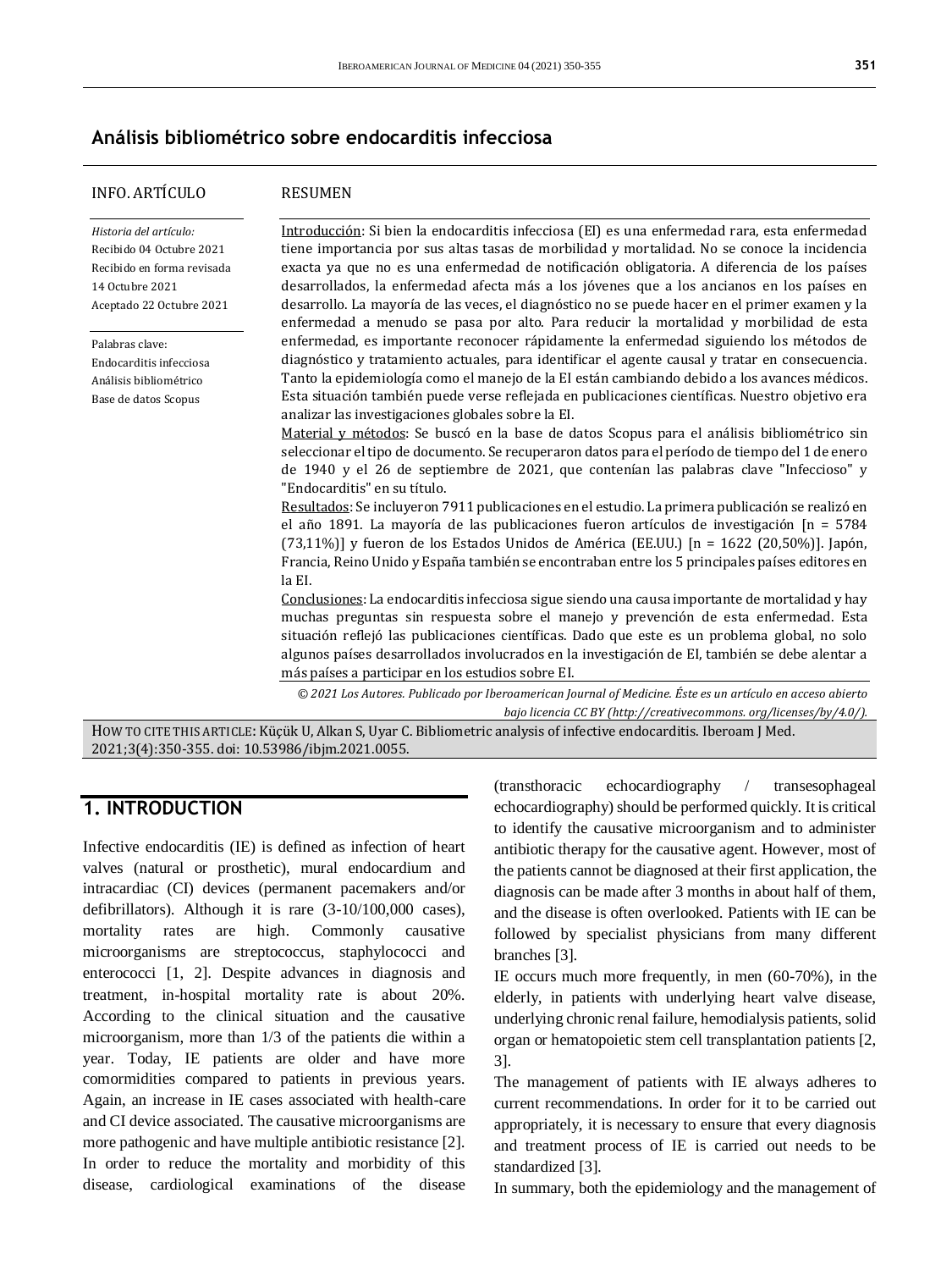IE are constantly changing due to medical advances. Continuously updated diagnostic and treatment guidelines provide tailored advice on disease management [3, 4]. This situation may also be reflected in scientific researches. With this study we aimed to analyze the global researches on IE.

### **2. MATERIALS AND METHODS**

Bibliometric data analysis method was used in this study to analyze publications on IE. Studies on IE were analyzed according to publication years, authors and institutions, themes, citations, keywords, funding institutions, methods and samples.

The Scopus database was searched for bibliometric analysis without selecting document type. Data were retrieved for the time period January 1, 1940 and Semptember 26, 2021, containing the keywords "infective'' and''endocarditis" in their title. The searches were performed on a single day Semptember 26, 2021 to avoid bias as the database has daily updates. Duplications were included in the review only once. The obtained data were analyzed in the Excel forms created by the researchers. The data analyzed with both quantitative and qualitative methods.

As it is intended to add a general perspective on IE, only top rated countries, afiliations and authors were analyzed in details.

Canakkale On Sekiz March University's online library and digital resources were used to access information.

### **2.1. ETHICAL APPROVAL**

The study complied with the Helsinki Declaration, which was revised in 2013. Ethics committee approval is not required as there is no human or animal research.

# **3. RESULTS**

We reached totally 7911 publications on IE in the Scopus database, and the first publication was made in the year 1891 (Figure 1). Most of the publications were research articles  $[n=5784 (73.11\%)]$  and reviews  $[n=745 (9.41\%)]$ . Most of the publications were in the field of medicine  $[n=7455(\%)]$ . Most of the publications  $[n= 6474(81.83\%)]$  were written in English language. Most of the documents were from the United States of America (USA) [n=1622 (20.50%)]. Japan, France, United Kingdom and Spain were also in the top 5 publishing countries on IE (Table 1). Turkey was ranked  $8<sup>th</sup>$ . Publications were from more than 100 countries globally. The number of documents has increased in last twenty years



and almost half of the articles were published after the 2000s

*Figure 1: Number of documents per year.*

Most of the publications were from Hospital Clinic Barcelona (Spain), Inserm (France) and Mayo Clinic (United States) (Figure 2).



*Figure 2: Number of documents according to productivity of top 10 affiliations on infective endocarditis research.*

2648 (33.47%) of the articles were published in open access (AE) (Open Access) journals. The highest number of articles on IE were published in the journals of European Heart Journal.

 $[n=133 \ (1.68\%)]$ , International Journal of Cardiology [n=132 (1.66%)], Kyobu Geka The Japanese Journal of Thoracic Surgery [n=123 (1.55%)], American Journal Of Cardiology [n=113 (1.42%)] and Clinical Infectious Diseases  $[n = 106 (1.33\%)]$ .

Top three funding sponsors were National Institutes of Health [n=142 (1.79%)], U.S. Department of Health and Human Services [n=108 (1.36%)] and National Institute of Allergy and Infectious Diseases [n=53(0.66%)].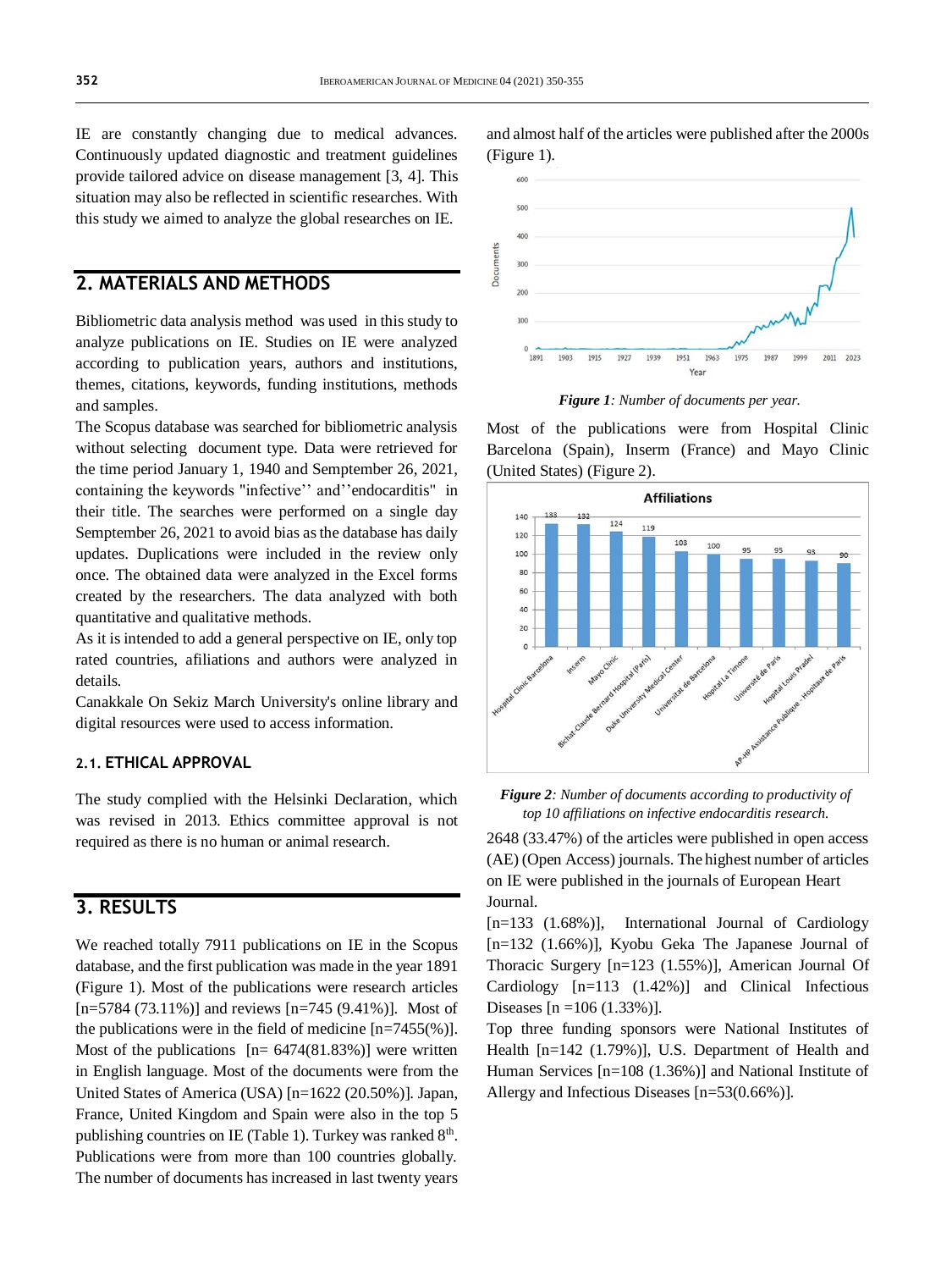Gilbert Habib from France, was the most productive author on IE with 104 articles. Also Bruno Hoën from France was at the 2nd and Franĉois Delahaye from France was at the third place in the ranking. In summary, the top 3 ranked authors were from France (Figure 3).

| Table 1. The document counts for up to top 10 ranked<br>countries $(n=7911)$ |                           |           |  |
|------------------------------------------------------------------------------|---------------------------|-----------|--|
| Country                                                                      | Number of<br>publications | Frequency |  |
| <b>United States</b>                                                         | 1622                      | 20.50     |  |
| Japan                                                                        | 771                       | 9.74      |  |
| <b>France</b>                                                                | 636                       | 8.03      |  |
| <b>United Kingdom</b>                                                        | 588                       | 7.43      |  |
| Spain                                                                        | 535                       | 6.76      |  |
| <b>Italy</b>                                                                 | 373                       | 4.71      |  |
| Germany                                                                      | 329                       | 4.15      |  |
| <b>Turkey</b>                                                                | 215                       | 2.71      |  |
| China                                                                        | 212                       | 2.67      |  |
| India                                                                        | 189                       | 2.38      |  |

The study of Li JS, from USA was the top cited document with 2529 cites (Table 2).



*Figure 3: Documents by top 10 authors.*

### **4. DISCUSSION**

Infective endocarditis is defined as the infection of the inner surface of the heart valves and is a disease whose results are feared especially in the field of cardiology and infectious diseases. Mortality rates are still quite high, despite advances in medicine. To prevent the development of this disease, prophylactic antibiotic treatments may be required for patients who will undergo some invasive procedures and those with underlying valve disease. It is heterogeneous in terms of etiology, clinical manifestations and course of the disease. In fact, in some patients, medical treatments may be insufficient so patients may require surgery. Longstanding debates such as the timing of this surgery or the role of antibiotic prophylaxis remain unresolved [5, 6].

Infective endocarditis is a disease that can be fatal if not diagnosed and treated appropriately and it has been known since the end of the 1800s [4]. Many disciplines work together in the management of this disease. The first

guidelines on the management of this complex disease have been available in the medical literature since the 1980s. The first endocarditis guideline was published from Germany [7]. With this study we aimed the analyse of the publications on IE. Although many bibliometric analyzes have been made in the field of cardiology, no similar study has been found in the available literature regarding our study [8-10]. The Web of Science Core Collection (WoSCC) and Scopus databases are frequently used databases in bibliometric analysis. With this analysis method, publications can be analyzed using many methods such as visualization, citation analysis, mapping techniques [10-12]. Ready-to-use databases can be used, as well as database mining can be preferable. With this quantitative method, parameters such as the the leading country in a topic, authors, publication years, and contents of the publications [8-14]. We conducted a bibliometric study with the Scopus database, as it is the widest range on publications.

According to the Pubmed Medline search results, it was determined that the first publication on IE was published in the year 1848. While the publications on IE remained stagnant until the 1950s, a rapid increase was observed afterwards. Especially after the 1980s, the number of publications on IE did not fall below 500/year/publication [15]. In our study, it was determined that there was an increase in the number of publications after the year 1975 and the first publication was made in the year 1891. This may be due to the different journals take place in both databases.

In a bibliometric study, in which the 100 most cited articles in the field of cardiology were evaluated, it was found that most of the publications were published in the USA [8]. Our findings were similar. But, an interesting finding of our study was that, although the most of the publications were published from the USA, when evaluated on the basis of authors the first 3 ranked authors were from France.

The most cited journal with 100 articles was Circulation with 36, followed by the European Heart Journal with 28 in Shuaib's study [8]. But in our study, the most cited publications were Clinical Infectious Diseases, The American Journal of Medicine, and the European Heart Journal. This may be related to the fact that IE is a subject that also concerns the field of infectious diseases.

The difference in publications and reports for IE may have been caused by the use and availability of additional modalities used in the diagnosis of the disease. There are many modalities that can be used in the diagnosis of IE. Echocardiography is very useful in diagnosing IE and detecting complications. Echocardiography has 75% sensitivity and 90% specificity in detecting vegetations [16].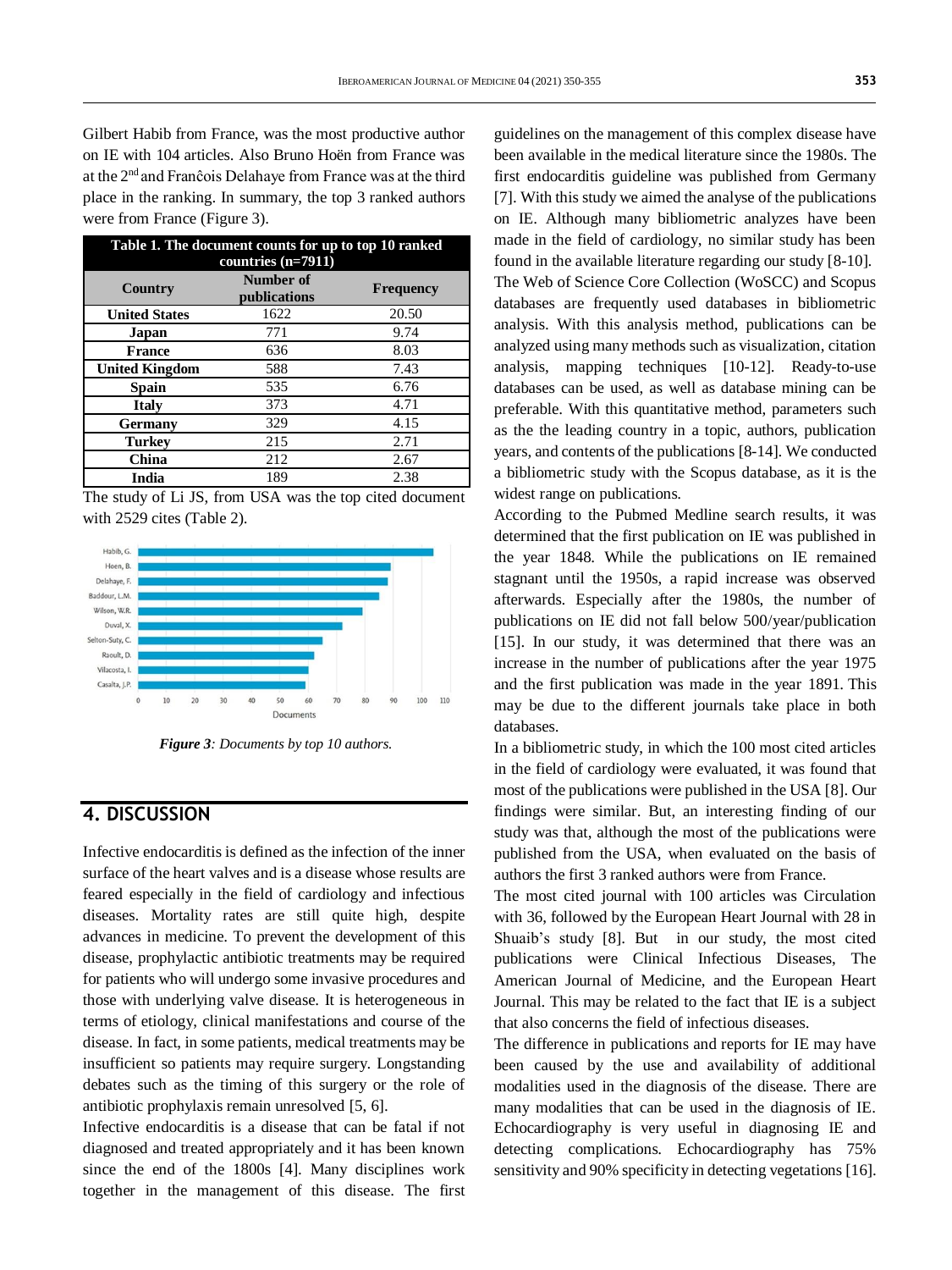Multislice computed tomography is useful in imaging prosthetic valve abscess, pseudoaneurysm and fistula where echocardiographic imaging is insufficient [17]. In recent years, single-photon emission computed tomography (SPECT/CT) and positron emission tomography (PET/CT) have been used in the diagnosis of endocarditis [18, 19]. The sensitivity of Duke criteria in prosthetic valve and intracardiac device-related infections is low, and these new imagings are very useful [20].

Death is observed in one fifth of the patients hospitalized with the diagnosis of endocarditis [21, 22]. Early diagnosis and treatment are important in line with current recommendations due to prosthetic valve, advanced age and additional diseases that adversely affect the prognosis [23].

### **5. CONCLUSIONS**

In fatal endocarditis, preventive measures should be followed and new imaging methods should be used adequately in the diagnosis. Early diagnosis and treatment with a multidisciplinary approach by forming an

| Table 2: Citing analysis of the top cited 10 documents                                                                                                                                                                                                                                                                                                                                                                                                                                                            |                                                     |                                                       |                 |  |  |
|-------------------------------------------------------------------------------------------------------------------------------------------------------------------------------------------------------------------------------------------------------------------------------------------------------------------------------------------------------------------------------------------------------------------------------------------------------------------------------------------------------------------|-----------------------------------------------------|-------------------------------------------------------|-----------------|--|--|
| <b>Document title</b>                                                                                                                                                                                                                                                                                                                                                                                                                                                                                             | <b>Authors; Year;</b><br>country                    | <b>Source</b>                                         | <b>Cited by</b> |  |  |
| Proposed modifications to the Duke criteria for the diagnosis<br>of infective endocarditis                                                                                                                                                                                                                                                                                                                                                                                                                        | Li JS et al; 2000; USA                              | Clinical Infectious<br><b>Diseases</b>                | 2529            |  |  |
| New criteria for diagnosis of infective endocarditis: utilization<br>of specific echocardiographic findings                                                                                                                                                                                                                                                                                                                                                                                                       | Durack DT et al; 1994;<br><b>USA</b>                | The American Journal<br>of Medicine                   | 2075            |  |  |
| 2015 ESC Guidelines for the management of infective<br>endocarditis: The Task Force for the Management of Infective<br>Endocarditis of the European Society of Cardiology (ESC).<br>Endorsed by: European Association for Cardio-Thoracic<br>Surgery (EACTS), the European Association of Nuclear<br>Medicine (EANM).                                                                                                                                                                                             | Habib G, et al.; 2015;<br>France.                   | European Heart Journal                                | 2018            |  |  |
| Prevention of infective endocarditis: guidelines from the<br>American Heart Association: a guideline from the American<br>Heart Association Rheumatic Fever, Endocarditis, and<br>Kawasaki Disease Committee, Council on Cardiovascular<br>Disease in the Young, and the Council on Clinical Cardiology,<br>Council on Cardiovascular Surgery and Anesthesia, and the<br>Quality of Care and Outcomes Research Interdisciplinary<br><b>Working Group</b>                                                          | Wilson W et al.; $2007$ ;<br><b>USA</b>             | Circulation                                           | 1695            |  |  |
| Practice Guidelines. Guidelines on the prevention, diagnosis,<br>and treatment of infective endocarditis (new version 2009): the<br>Task Force on the Prevention, Diagnosis, and Treatment of<br><b>Infective Endocarditis of the European Society of Cardiology</b><br>(ESC). Endorsed by the European Society of Clinical<br>Microbiology and Infectious Diseases (ESCMID) and the<br><b>International Society of Chemotherapy (ISC) for Infection and</b><br>Cancer.                                           | Habib G et al.; 2009;<br>France.                    | European Heart Journal                                | 1529            |  |  |
| Infective endocarditis: diagnosis, antimicrobial therapy, and<br>management of complications: a statement for healthcare<br>professionals from the Committee on Rheumatic Fever,<br><b>Endocarditis.</b><br>Kawasaki<br>and<br>Disease.<br><b>Council</b><br><sub>on</sub><br>Cardiovascular Disease in the Young, and the Councils on<br>Clinical Cardiology, Stroke, and Cardiovascular Surgery and<br>Anesthesia, American Heart Association: endorsed by the<br><b>Infectious Diseases Society of America</b> | Baddour LM, et al.<br>2005, USA                     | Circulation                                           | 1274            |  |  |
| Clinical presentation, etiology, and outcome of infective<br>endocarditis in the 21st century: the International<br><b>Collaboration on Endocarditis-Prospective Cohort Study</b>                                                                                                                                                                                                                                                                                                                                 | Murdoch DR, et al.;<br>2009, New Zealand            | Archives of Internal<br>Medicine                      | 1257            |  |  |
| Infective Endocarditis in Adults: Diagnosis, Antimicrobial<br>Therapy, and Management of Complications: A Scientific<br><b>Statement for Healthcare Professionals From the American</b><br><b>Heart Association</b>                                                                                                                                                                                                                                                                                               | Baddour LM, et al.;<br>2015; USA                    | Circulation                                           | 1158            |  |  |
| Infective endocarditis in adults                                                                                                                                                                                                                                                                                                                                                                                                                                                                                  | Mylonakis E,<br>Calderwood, SB; 2001;<br><b>USA</b> | New England Journal of<br>Medicine                    | 1004            |  |  |
| Changing profile of infective endocarditis: results of a 1-year<br>survey in France                                                                                                                                                                                                                                                                                                                                                                                                                               | Hoen B, et al.; 2002;<br>France                     | Journal of the American<br><b>Medical Association</b> | 768             |  |  |